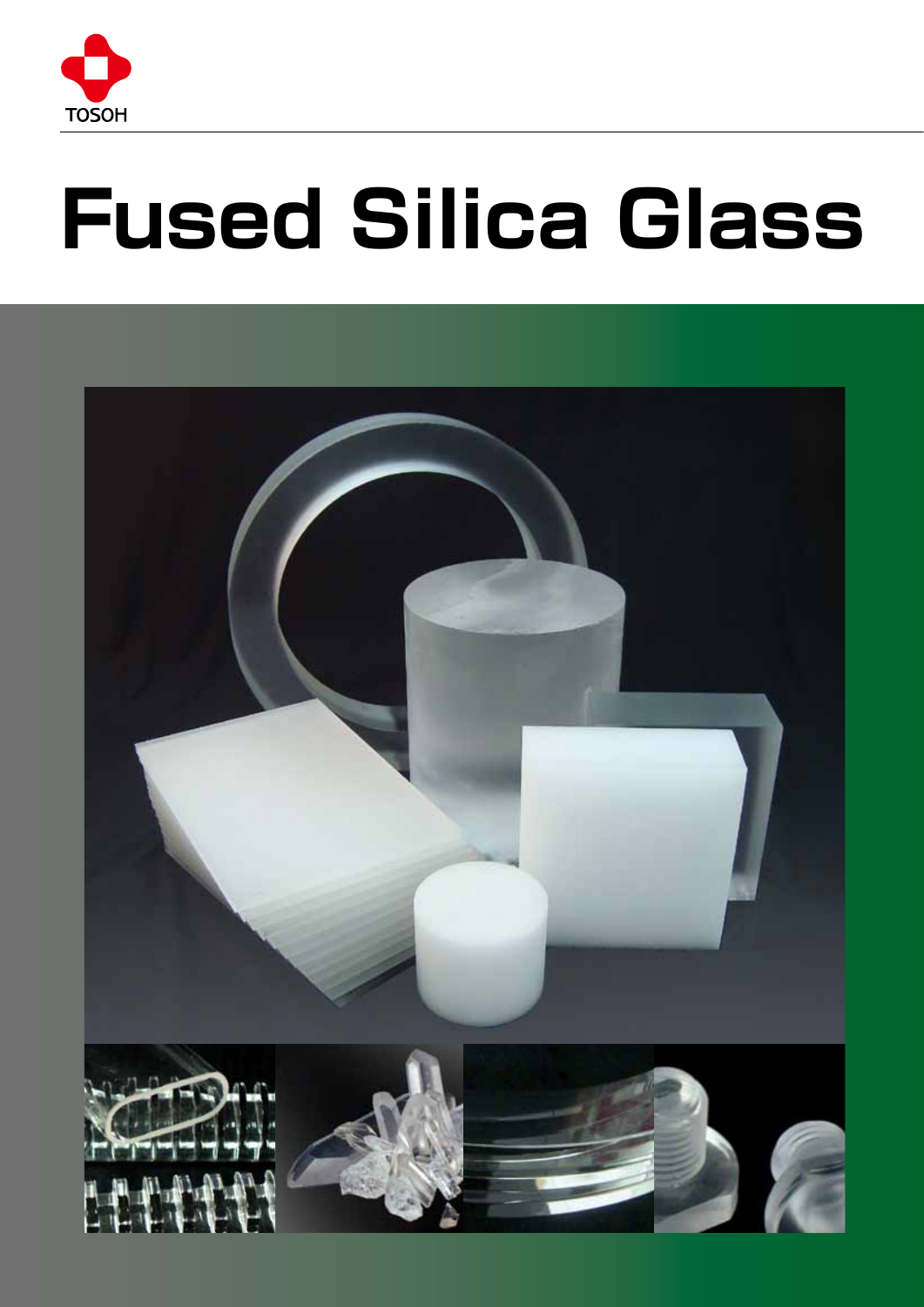## N Series



Tosoh N and NP materials are manufactured by fusing a high-purity silica powder using Tosoh's proprietary oxy-hydrogen flame fusion process. Thanks to its high purity, low aluminum content, and extremely low level of bubbles and inclusions, N has become the reference material for a broad range of applications, such as semiconductor manufacturing, metrology, optics, chemical processing, UV and hightemperature windows.

In particular, N is an enabling material for stringent plasma etch processes used in leading-edge semiconductor manufacturing.

NP is an enhanced version of N material, with further reduced alkali content for use in processes that require extreme contamination control.

|    | Grades Features                 |
|----|---------------------------------|
| N  | Semiconductor standard grade    |
| ΝP | Semiconductor high-purity grade |

Available in up to 1,200mm square and 580 mm round ingots, N and NP materials are 450mm wafer ready.

## OP Series



Tosoh OP-1 and OP-3 materials are manufactured by fusing a high-purity silica powder using Tosoh's proprietary oxy-hydrogen flame fusion process and a method of generating uniformly dispersed small bubbles inside the material. Thanks to its high purity and excellent infrared blocking properties, OP-1 has become the material of choice as a heat-insulating material for semiconductor and solar manufacturing equipment, such as epi and RTP chambers, and oxidation, diffusion, and CVD batch furnaces.

OP-3 is an enhanced version of OP-1 material, with further reduced alkali content for use in processes that require extreme contamination control.

| Grades         | Features                        |
|----------------|---------------------------------|
| $\bigcap P-1$  | Semiconductor standard grade    |
| $\bigcap P$ -3 | Semiconductor high-purity grade |
| OP-3HD         | High-density OP-3 grade         |

OP-3HD is a high-density version of OP-3, with a smaller diameter bubble size distribution that provides enhanced sealing properties and lifetime for advanced batch furnace processes.

Available in up to 1,000mm round and square ingots, OP-1, OP-3, and OP-3HD materials are 450mm wafer ready.

## S Series



Tosoh S material is manufactured by fusing a synthetic super high-purity silica powder using Tosoh's proprietary oxy-hydrogen flame fusion process. Tosoh SD material is fused from the same synthetic super high-purity powder using a plasma fusion process for reduced OH content. Thanks to their extreme purity and complete lack of inclusions, S and SD materials are the next generation of materials for semiconductor manufacturing.

Available in up to 1,200mm square ingots, S and SD materials are 450mm wafer ready.

| Available size   |                                             |               |               |               |               |              |  |  |
|------------------|---------------------------------------------|---------------|---------------|---------------|---------------|--------------|--|--|
| Grades           | <b>Ingots</b>                               |               | Large tubes   | Narrow tubes  | <b>Rods</b>   |              |  |  |
|                  | Diameter/Side (mm)                          | Diameter (mm) | Thickness(mm) | Diameter (mm) | Thickness(mm) | Diameter(mm) |  |  |
| N Series         | $\square$ 575~ $\square$ 1,200<br>○520~○580 | ~1480         | $~\sim$ 6     | $~1$ $~35$    | ~2            | $~1$ – 35    |  |  |
| <b>OP Series</b> | □550~□1.000<br>$O250 - O1,000$              | <b>NA</b>     | <b>NA</b>     | <b>NA</b>     | <b>NA</b>     | <b>NA</b>    |  |  |
| S Series         | $\sim\!\!\Box$ 1,200                        | $~1$ $~480$   | $~\sim$ 6     | $~1$ – 35     | ~2            | $~1$ $~35$   |  |  |

※For sizes other than those listed above, please inquire.

## Typical Impurity Level

|               |     |     |           |      |           |           |           |                 | Units: ppm |
|---------------|-----|-----|-----------|------|-----------|-----------|-----------|-----------------|------------|
| <b>Grades</b> | Al  | Сa  | Cu        | Fe   | <b>Na</b> |           |           | Mg <sup>1</sup> | <b>OH</b>  |
| N             | 9.1 | 0.9 | <b>ND</b> | 0.31 | .01       | 0.12      | 0.07      | 0.11            | 230        |
| <b>NP</b>     | 8.1 | 0.6 | <b>ND</b> | 0.12 | 0.14      | 0.05      | 0.05      | 0.04            | 270        |
| $OP-1$        | 9.1 | 1.0 | <b>ND</b> | 0.50 | 0.80      | 0.39      | 0.13      | 0.11            | 160        |
| OP-3, 3HD     | 8.3 | 0.7 | <b>ND</b> | 0.21 | 0.15      | 0.06      | 0.13      | 0.05            | 160        |
| S             | 1.6 | 0.0 | <b>ND</b> | 0.05 | 0.18      | <b>ND</b> | <b>ND</b> | <b>ND</b>       | 350        |
| <b>SD</b>     | 0.2 | 0.0 | <b>ND</b> | 0.06 | 0.22      | <b>ND</b> | <b>ND</b> | <b>ND</b>       | 50         |

2 ※ND (Not Detectable):≦ 0.01ppm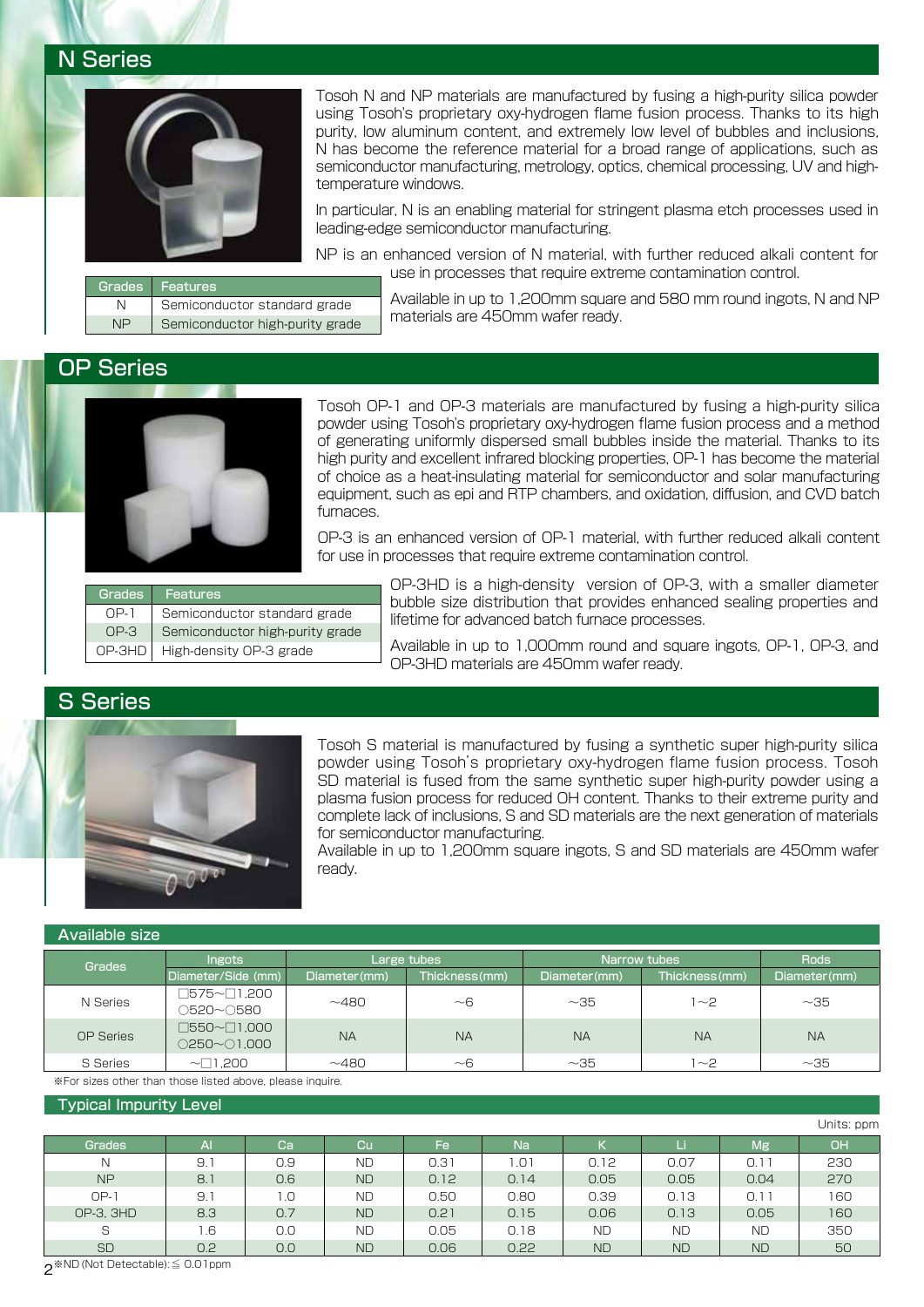#### Bubble and Inclusion levels

| Units: Count/ft |  |
|-----------------|--|
|                 |  |

| Grades | Bubble diameter (mm)    |                |              |                    |  |  |  |
|--------|-------------------------|----------------|--------------|--------------------|--|--|--|
|        | $<$ $\Phi$ 0.3          | $\Phi$ 0.3~0.5 | $\Phi$ 0.5~1 | $\Phi$ 1.0<        |  |  |  |
| N. NP  | n.sp.                   |                | 2            |                    |  |  |  |
| S. SD  | n.sp.                   |                |              |                    |  |  |  |
|        | Inclusion diameter (mm) |                |              |                    |  |  |  |
|        |                         |                |              |                    |  |  |  |
| Grades | $<$ $\Phi$ 0.3          | $\Phi$ 0.3~0.5 | $\Phi$ 0.5~1 | $\rightarrow$ 0.10 |  |  |  |
| N. NP  | n.sp.                   |                |              |                    |  |  |  |

※n.sp. : not specified

Tosoh N, NP, and S materials are fused in a Tosoh proprietary oxyhydrogen flame fusion process that guarantees a significantly better level of bubbles and inclusions compared with traditional electrically fused quartz.

#### Spectral Transmission of N & S series Transmission of OP-1 & OP-3



## 10mm path length (Typical Data) Wavelength:2000nm (Typical Data) 5 4 : OP-1,OP-3 Transmittance(%) Transmittance(%) 3 2 1 0







Electrically fused quartz

0 10 20 30 40 Path length : (mm)

### Physical Properties

|                       | Item                                                       |             | <b>Unit</b>                  | N.NP        | S.                 | <b>SD</b>   | OP-1,3    | OP-3HD    |
|-----------------------|------------------------------------------------------------|-------------|------------------------------|-------------|--------------------|-------------|-----------|-----------|
|                       | Density                                                    |             | g/cm <sup>3</sup>            | 2.2         | 2.2                | 2.2         | 2.02      | 2.1       |
|                       | Young's modulus                                            |             | GPa                          | 74          | 74                 | 74          |           |           |
|                       | Shear modulus                                              |             | GPa                          | 31          | 31                 | 31          |           |           |
|                       | Poisson's ratio                                            |             |                              | 0.17        | 0.17               | 0.17        |           |           |
|                       | Bending strength <sup>*1</sup>                             |             | MPa                          | $65 - 95$   | $65 - 95$          | $65 - 95$   | $42 - 67$ | $57 - 87$ |
|                       | Compressive strength                                       |             | <b>MPa</b>                   | 1,130       | 1,130              | 1,130       |           |           |
|                       | Tensile strength *1                                        |             | MPa                          | 50          | 50                 | 50          |           |           |
| Mechanical properties | Torsion strength                                           |             | <b>MPa</b>                   | 29          | 29                 | 29          |           |           |
|                       | Vickers hardness                                           |             | MPa                          | 8,900       | 8,900              | 8,900       | 8,900     | 8,900     |
|                       | Strain point( $n=10^{14.5}$ )                              |             | °C                           | 1,080       | 1.070              | 1,100       | 1,070     | 1,070     |
|                       | Annealing point( $\eta$ =10 <sup>13</sup> )                |             | 'n                           | 1,180       | 1.170              | 1,190       | 1,170     | 1,170     |
| Thermal properties    | Softening point( $\eta$ =10 <sup>7.6</sup> ) <sup>*2</sup> |             | °C                           | 1,720       | 1,720              | 1,720       | 1,720     | 1,720     |
|                       | Coefficient of expansion                                   | $30 - 600C$ | $x10^{-7}$ C                 | 5.7         | 5.7                | 5.0         | 6.4       | 6.4       |
|                       | Specific heat                                              | at 20°C     | J/kg·K                       | 749         | 749                | 749         | 749       | 749       |
|                       | Thermal diffusivity                                        | at 20°C     | $x10^{-7}$ m <sup>2</sup> /s | 8.3         | 8.3                | 8.3         | 8.4       | 8.5       |
|                       | Thermal conductivity                                       | at 20°C     | W/mK                         | 1.38        | 1.38               | 1.38        | 1.24      | 1.33      |
|                       | Viscosity(logn)                                            | at1200°C    | Poise                        | 12.7        | 12.5               | 13.0        | 12.6      | 12.6      |
|                       | Dielectric constant                                        | 500MHz      |                              | 3.9         | 3.9                | 3.9         | 3.7       | 3.8       |
| Prop.                 | Dielectric loss factor                                     | 500MHz      | $x10^{-3}$                   | $\leq$ 1    | $\leq$             | <1          | $<$ 1     | $\leq$ 1  |
|                       | Resistivity                                                |             | Ω                            | $3x10^{15}$ | $4x10^{15}$        | $1x10^{16}$ |           |           |
| Electric              | Volume resistivity                                         |             | $\Omega$ ·cm                 | $5x10^{16}$ | 7x10 <sup>16</sup> | $2x10^{17}$ |           |           |
|                       | Dielectric breakdown                                       | 50Hz, 20°C  | V/mm                         | 32,000      | 32,000             | 32,000      | 25,500    |           |



\*1 Bending and tensile strengths are affected by surface conditions.

\*2 Estimate from extrapolation

NOTE:Unless otherwise stated, all values prepresent typical data at 25℃



Fused silica glass is a good electrical insulator, retaining high resistivity and excellent highfrequency characteristics at elevated temperatures.

\* tanδ Limit of measurement : 1x10-3